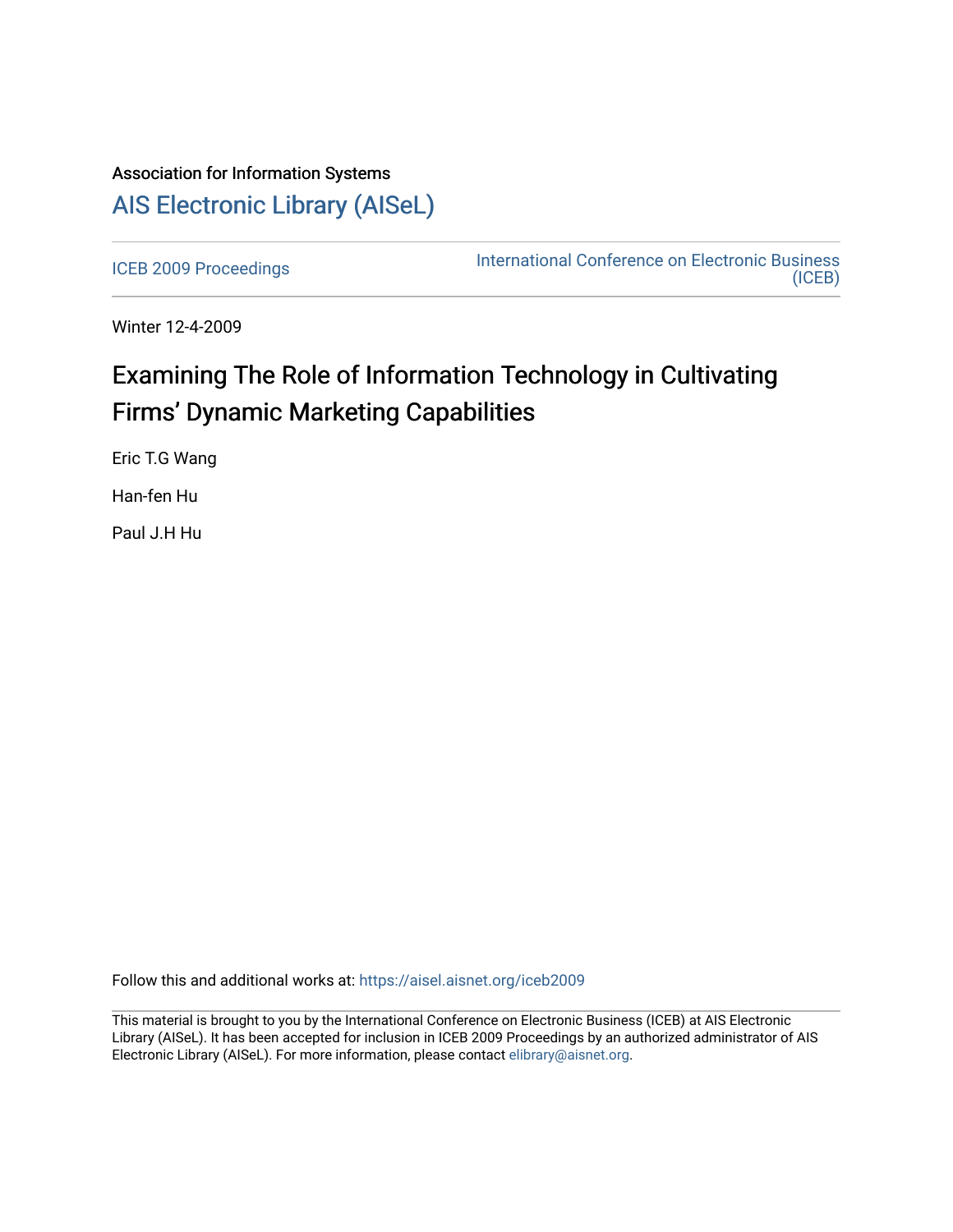# **EXAMINING THE ROLE OF INFORMATION TECHNOLOGY IN CULTIVATING FIRMS' DYNAMIC MARKETING CAPABILITIES**

Eric T. G. Wang<sup>1</sup>, Han-Fen Hu<sup>2</sup>, Paul Jen-Hwa Hu<sup>3</sup> 1 Department of Information Management School of Management, National Central University, Taiwan  $2,3$ Department of Operations and Information Systems David Eccles School of Business, University of Utah, USA <sup>1</sup>ewang@mgt.ncu.edu.tw; <sup>2</sup>han-fen.hu@business.utah.edu; <sup>3</sup>actph@business.utah.edu

# **Abstract**

Dynamic capabilities enable firms to reconfigure limited resources or relative strengths to respond to rapid changes in market conditions. This study considers the central role of IT in creating and enhancing dynamic capabilities by analyzing the essential determinants of dynamic marketing capabilities and proposing a model that includes market orientation, IT infrastructure capabilities, and use of IT to support CRM. Tests using a large-scale survey support the model and most of its hypotheses. The results reveal significant effects of a firm's market orientation and use of IT to support CRM and the functionality of IT infrastructure capabilities on dynamic marketing capabilities.

**Keywords:** Dynamic Marketing Capabilities, Dynamic Capabilities, Market Orientation, IT Support for CRM, IT Infrastructure

# **Introduction**

Competitive advantages are critical to firms and continue to receive substantial attention from researchers and business managers. The research topics in the competitive advantage area evolve overtime in response to the technology and environment changes. For example, researchers have adopted the perspective of dynamic capabilities to examine competitive advantages in recent decades to capture the dynamism in rapid, unpredictable changing environments. Dynamic capabilities, defined as firms' abilities to reconfigure their finite resources and respond to market changes effectively [1] [2], is needed for firms to adapt to the changing business environment [3]. In addition, the role of information technology (IT) is also recognized as a central enabler in the competitive advantage literature [4]. IT is essential for firms that strive for sustainable competitive advantages through process improvement, operational excellence, and customer intimacy [5]. However, there is a miss link between IT and dynamic capabilities. Prior research has not focused on how IT infrastructure can enable better IT support for business process and thus generate dynamic capabilities in corresponding areas of the firm. Although IT represents a vital strategic asset in business, its effects on the firm's dynamic capabilities are not well understood.

The concept of dynamic capability is broad and relates to various business processes and activities [3] [6]. Although the extant literature offers some interesting strategic insights, few studies have examined the dynamic capability of a specific and crucial area of the firm. Of particular importance is the role of IT in supporting key business processes or activities. This research void requires more detailed conceptual analysis and empirical testing of the role of IT in creating and cultivating firms' dynamic capabilities in crucial aspects of their business. In addition, IT resources have been conceptualized in a variety of fashions in the literature. In order to better capture the contributions of IT to business values, we argue that the overall IT infrastructure capabilities and IT support to a specific business application should be both included in the study.

Among the various aspects of business, marketing is considered a critical area in developing firms' dynamic capabilities. In the ever evolving market conditions, dynamic marketing capabilities allow firms to identify essential market signals, evaluate existing and future processes and services, and design and execute effective responses to market changes [3]. Dynamic marketing capabilities can directly influence product development, service design, and long-term customer relationships, which jointly affect the firm's revenues and competitiveness [7]. However, most prior studies tend to approach dynamic capabilities generally [8] [9] [10] and thus offer few analyses or discussions of dynamic capabilities of the marketing function. To address this backdrop, we investigate firms' dynamic marketing capabilities together with the emphasis on the important practices in the marketing function. In particular, customer relationship management (CRM) is the "marketing mantra of today" [11], and the CRM efforts involve a huge amount of information processing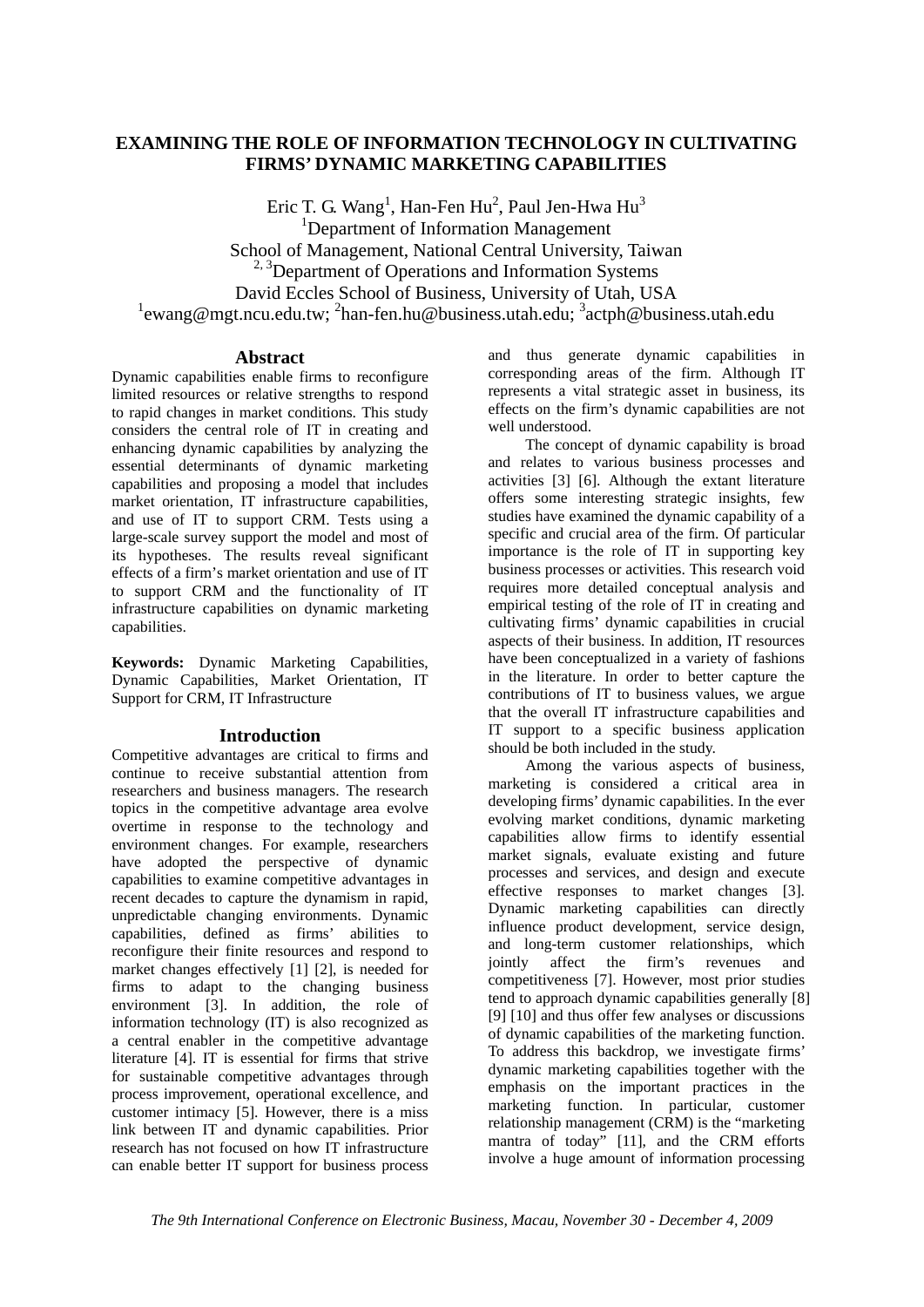and needs IT support to facilitate such efforts.

We analyze key determinants of dynamic marketing capabilities with an emphasis on the central role of IT in creating and augmenting these capabilities. We propose a model that relates a firm's dynamic marketing capabilities and its market orientation, IT infrastructure capabilities, and use of IT to support CRM. We test this model and the associated hypotheses using the data collected from a large-scale survey of major Taiwanese manufacturers and service firms. According to our results, a firms' market orientation, functionality of its IT infrastructure capabilities, and use of IT for supporting CRM have significant influences on the firm's dynamic marketing capabilities.

By examining the central role of IT in creating and enhancing dynamic marketing capabilities, our study contribute to the IS literature by addressing how different types of IT resources can used to promote business values. We also contributes to competitive advantage literature by exploring firms' dynamic capabilities from a fine-grained marketing perspective, anchored by the central role of IT in supporting key marketing processes and activities. Furthermore, we generate empirical evidence suggesting the direct or indirect effects of these key determinants on a firm's dynamic marketing capabilities.

# **Literature Review**

In the area of competitive advantages analysis, the resource-based view (RBV) has been used as a theoretical lens in prior information systems (IS) research to explore the contribution of IT to firm performance [12]. The RBV provides a logical framework for examining how firms gain sustainable competitive advantages [13], with a focus on firms' finite resource capabilities. It also assumes that these resources are distributed heterogeneously across firms and that the differences in resource capabilities among firms remain relatively stable over time. These assumptions make the RBV limited in highly volatile environments, because it cannot explain how firms acquire and develop resource capabilities and make them sustainable over time [1]. Some researchers therefore shift their perspective to dynamic capabilities [1] [2] [14], which refer to a firm's ability to obtain competitive advantages through its resources that enable effective responses to changes in the business environment [1] [2]. Dynamic capabilities underscore the importance of the "history" of current capabilities, as well as the importance of expanding current capabilities in the future for sustainable competitive advantages [15]. For example, in an industry characterized by the continual availability of innovative or even disruptive technology, a firm's success or failure greatly depend on effective technology deployments and assimilation with business [16]. Dynamic capabilities further enable a firm to orchestrate its operational capabilities and resources, beyond routine production and service delivery; hence, they have significant influences on the firm's performance and can determine its competitiveness in the market. A firm's dynamic capabilities are difficult to replicate [2] [16], even if competitors can observe or infer their coherence or rationality from the firm's behaviors or performance.

Dynamic capabilities are multifaceted and prevail in many crucial aspects of business. Of particular importance is marketing; firms that possess desirable dynamic marketing capabilities can adjust their marketing processes and activities in an effective and timely manner to better serve and retain their customers, increase sales, and cultivate favorable long-term customer intimacy. In this study, we define dynamic marketing capabilities as a set of specific and identifiable processes that the firm exhibits to indicate its ability to exploit its finite resources— by integrating, reconfiguring, gaining, or releasing these resources— and respond to important market changes [1]. These capabilities include a firm's product/service development [1] [17] [18], pricing [7], channel design (i.e., place) [18], and promotion [15], which are manifested in the effectiveness of its marketing mix. Previous research explores some issues peripheral to dynamic marketing capabilities.

A review of the extant literature also suggests the importance of market orientation [2] [8] [19] [20] [21], IT infrastructure capabilities [22] [23], and IT support for CRM [5] [24], each of which can affect a firm's dynamic marketing capabilities significantly. Firms embracing a highly market-oriented culture likely will emphasize comprehensive data gathering, seamless data integration, thorough analyses, and agile market intelligence generation, which are critical for steering and coordinating their CRM processes and activities and ultimately expanding their dynamic marketing capabilities. This strategic, customer-centric, data-driven CRM focus requires the effective use of IT, though little research explains how firms may create or enhance their dynamic marketing capabilities through the use of IT.

*Market Orientation:* Research on market orientation addresses how organizations adapt to their environments and develop competitive advantage [25]. Market orientation generally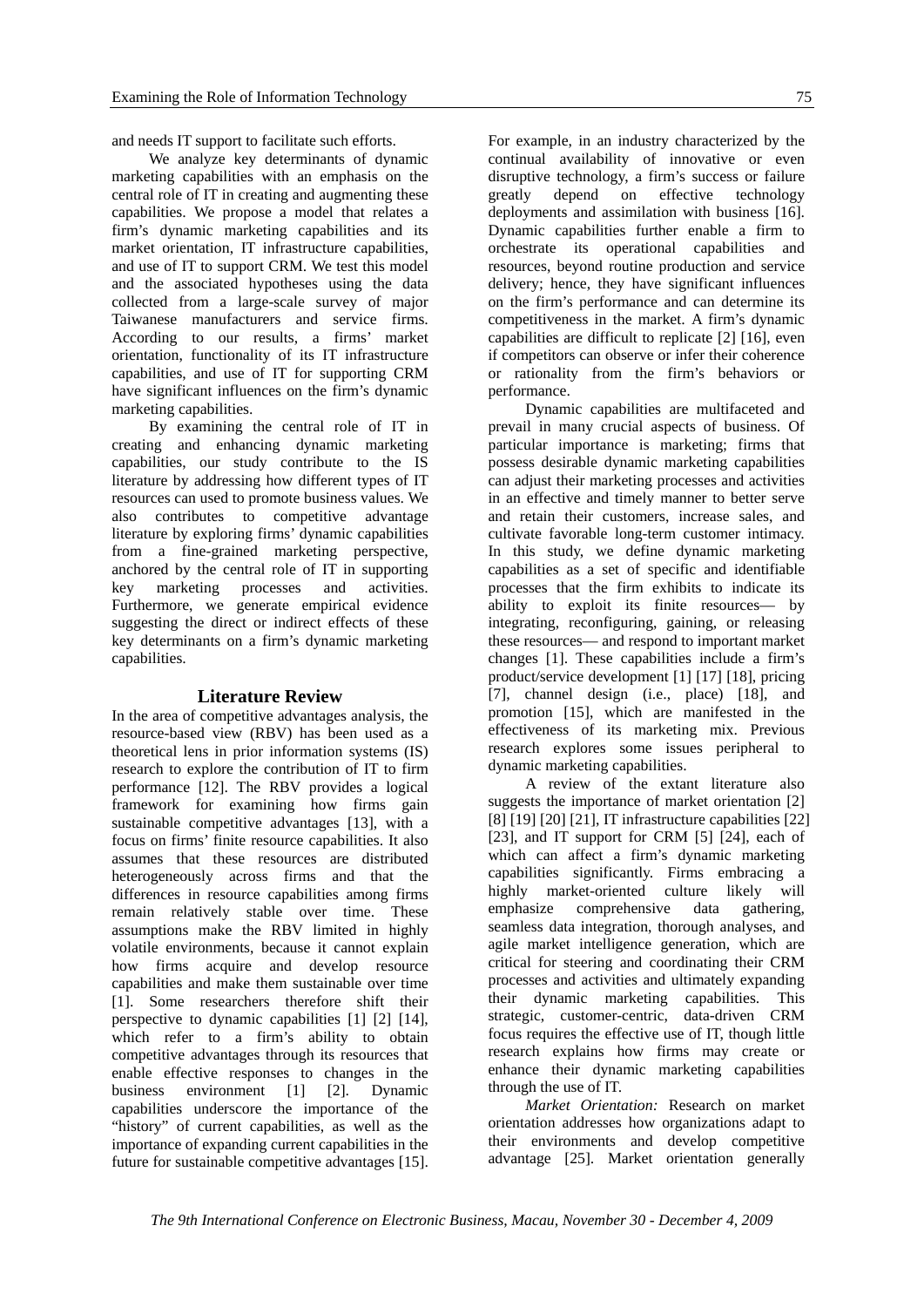refers to the organization-wide generation of market intelligence pertaining to current and future customer needs and the dissemination of such intelligence across functional departments and business units to ensure effective, timely responses to key market changes [19] [21] [26]. The extent to which a firm is market oriented dictates the emphasis it places on market information and internal coordination with respect to long-term firm performance and profitability; highly market-oriented firms constantly strive for value creation for their customers and performance improvements [27]. Firms with a high market orientation also demand constant monitoring of market conditions, frequent market trend analyses, and thorough understanding of customers' needs and competitors' strategies. Previous research empirically examines the impacts of market orientation on firm profits [8] [9] [10] and employees' morale, job satisfaction, and commitment or loyalty [9]. The relationship among market orientation, a learning organization [10] [25], and innovation [25] also has been studied in prior research.

*IT Infrastructure Capabilities:* As a central enabler, a firm's IT infrastructure forms the backbone of its IT architecture and applications; it is indispensable for effective business processes or functions [28]. Salient definitions of IT infrastructure seem to embrace both static<br>technical resources (shared technological technical resources (shared components such as hardware platforms, network equipment, telecommunications technology, data, and system applications) and the shared IT services that underpin the systems for supporting the firm's processes, business operations, or decision making [29]. An IT infrastructure differs from the transaction processing or management information systems (or associated applications) that it supports, in that it establishes a fundamental basis for current and future business systems and applications but is not specific to any business process or management function. It also provides the flexibility necessary for coping with uncertainty in future needs [22]. According to [30], a firm's IT infrastructure capabilities can fundamentally influence the extent to which it can create, share, and use data, information, and knowledge in an effective and timely fashion.

In general, an IT infrastructure consists of network and telecommunications technology and platform technology such as hardware and operating systems [30]. These two types of technology can be distinguished as connectivity and functionality, respectively [22]. Connectivity refers to the ability of an IT infrastructure (or its components) to link to other components within and beyond the organization's boundaries [30]

[31]; it determines the firm's underlying capacity for providing data, voice, and video across locations that span large distances [28]. Functionality entails an array of various enterprise-wide fundamental applications or services [23]; it provides a kernel and flexible base for the firm's long-term strategic intent. In general, the functionality of an IT infrastructure is relatively more stable than the business operations or applications it supports [30], hereby creating an enterprise-wide platform for various information systems and business applications. Functionality further affects a firm's ability to add, modify, and remove the modules of business applications, with few adverse ripple effects on existing applications [22] [30] [31]. As a whole, a firm's IT infrastructure capabilities can be gauged in terms of connectivity and functionality [22] [29]. Firms have relatively greater IT infrastructure capabilities when they can support a wide range of fundamental applications or services, across various geographic locations or work groups. These capabilities represent crucial resources for firms and can uniquely fuse the technology and human infrastructure [22] [23].

*IT Support for CRM*: Firms constantly seek technological opportunities to solve their business problems or respond to market changes better and faster [32]. Effective CRM allows firms to identify valuable customers, obtain and accumulate crucial knowledge about them, and thus create greater value for them [33]. Prior research seems to focus on examining CRM effects on customer satisfaction and, firm performance [34] and customer loyalty and firm profitability [24] [35]. By and large, IT support for CRM denotes the degree to which a firm uses IT to support and improve its CRM activities. Adequate use of IT can increase the effectiveness and efficiency of CRM. By collecting and analyzing detailed customer demographic and behavioral data, firms can improve their communications with customers, enhance marketing strategies and activities, select appropriate distribution channels, and make customer support and call centers effective [5]. Inherently CRM is information intensive; thus, its effectiveness relies on the firm's ability to gather and integrate voluminous, comprehensive data about customers and their behaviors, perform detailed processing and analyses of these data, and propagate the resulting information and knowledge quickly throughout the organization. Moreover, IT can empower firms to perform these tasks better [35]. For example, a firm can use database marketing, decision support systems, or analytics software to improve its customer communications or service channels. Using IT, firms can improve their customer intimacy, stay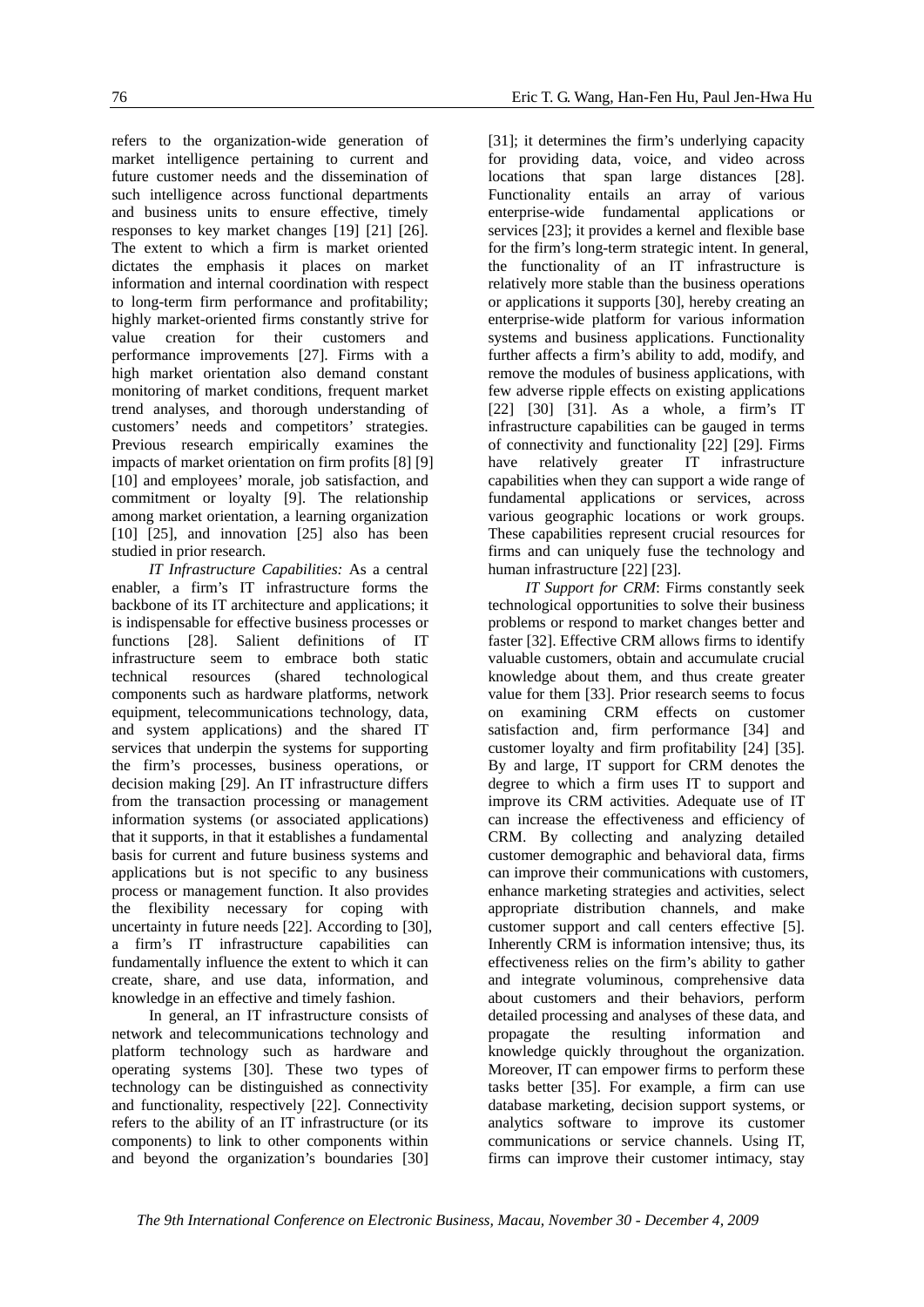abreast of market changes, anticipate market trends, cut costs, increase sales and revenues, and/or foster customer satisfaction and loyalty, thus creating sustainable competitive advantages [5]. These effects suggest the important role of IT support for CRM in terms of determining the firm's dynamic marketing capabilities.

#### **Research Model and Hypotheses**

We propose a factor model that explains a firm's dynamic marketing capabilities using market orientation, IT infrastructure capabilities, and IT support for CRM (see Figure 1). We distinguish the connectivity and functionality of the firm's IT infrastructure capabilities because they serve distinct purposes and have logical delineations. In particular, our model emphasizes the central role of IT in creating and enhancing firms' dynamic marketing capabilities through its support for CRM, as well as the infrastructural capabilities.



**Figure 1: Research Model** 

A firm's market orientation can be described by information acquisition, dissemination, and responsiveness [19] [27]. Highly market-oriented firms tend to pay closer attention to customers—the locus of CRM [32] [34]. To achieve their business objectives in a competitive environment, these firms must be effective in CRM and often demand substantial IT capabilities for collecting, integrating, and analyzing vast amounts of customer data generated by various channels or stored in multiple sources. For example, a highly market-oriented firm might use technology to support its operational CRM (e.g., personal exchanges, face-to-face dialogue, phone-based inquiries or service requests, customer complaint management), from which it gathers essential data about customers and their product preferences or assessments. To understand their customers and their needs or preferences, firms might use IT to enhance their analytical

CRM for demographic analyses, market segmentation, customer profiling, purchase behavior analysis, marketing decision support, or promotion design. In addition, a firm could use IT to improve its collaborative CRM through call center automation and seamless integrations of various contact points to reach customers. Prior research highlights the importance of IT for CRM [26] and shows that firms with a relatively higher market orientation are more likely to explore, experiment, and utilize technological solutions to address their challenges in CRM [32] than are firms that are low in market orientation.

*H1: A firm's market orientation is positively associated with its use of IT to support CRM.*

Highly market-oriented firms also have a greater need for market intelligence than their counterparts that are low in market orientation [9], implying a positive influence of market orientation on dynamic marketing capabilities. To stay highly market oriented, firms must understand the changing market conditions and stay atop of emerging trends, which requires them to scan key market events constantly to detect alarming changes, as well as generate and execute effective responses in an agile and timely fashion. These firms often exhibit a paramount need for dynamic marketing capabilities to adjust their marketing processes and activities by reconfiguring their resources. Market orientation further demands that firms undertake continual market surveillance [36] and integrate multiple functional departments and channel partners to reconfigure ineffective competencies that will generate promising skills that align better with key market changes [1] [2] [14] [17]. Market orientation has important influences on firm performance measured by new product (service) development effectiveness and cycle time [8] [10] or product (service) market performance [17], which are manifestations of the firm's dynamic marketing capabilities. Accumulated empirical evidence suggests that a firm's market orientation positively affects its dynamic marketing capabilities, as manifested by product development, pricing, or channel design. *H2: A firm's market orientation is positively* 

*associated with its dynamic marketing capabilities.* 

Connectivity offers a central conduit through which different applications can run simultaneously across locations, people, groups, or departments. Such connectivity often appears at different levels, ranging from simple data exchanges within a single business unit to complex application process (typically involving multiple functional departments or external partners) for users that are geographically dispersed [22]. High connectivity also creates the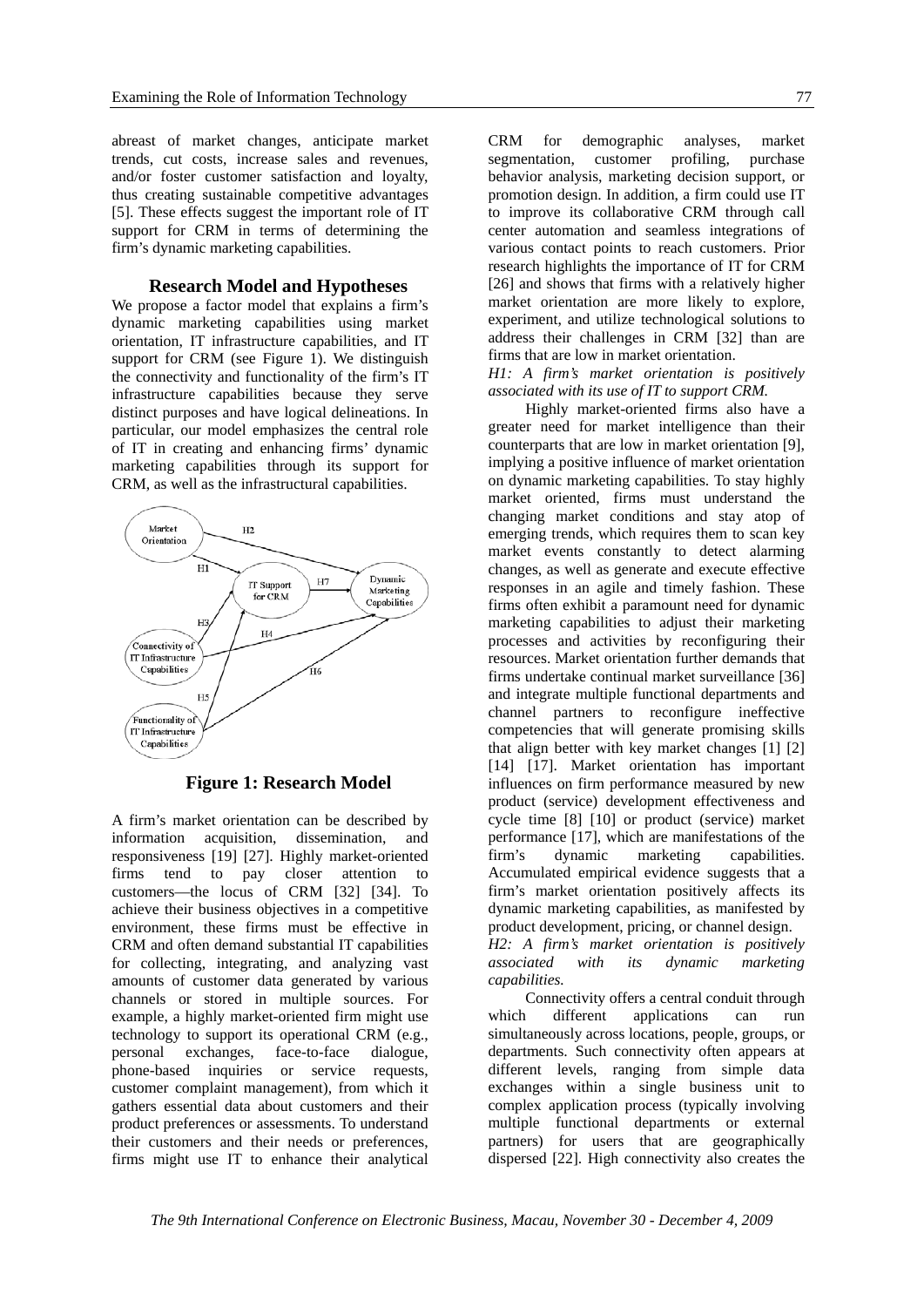basis necessary for sharing and combining distributed, heterogeneous data about customers, such as their demographics, inquiries, behaviors, or transactions. The connectivity of an IT infrastructure establishes an enterprise-wide network for connecting various information systems and computer-based applications related to CRM. Because CRM usually involves multiple departments, business units, and partners and spans channels devoted to customer-centric communications and services [5], the connectivity of an IT infrastructure should influence the firm's CRM practices [33]. Firms with greater connectivity capabilities in their IT infrastructure are better wired and can stay closer to customers and partners through effective data gathering, transmissions, and sharing, all of which are fundamental to the use of IT for CRM support.

*H3: The connectivity of a firm's IT infrastructure capabilities is positively associated with its use of IT to support CRM.* 

The connectivity also represents a services-delivery base for the firm [31]. The connectivity of an IT infrastructure is crucial to the firm's enterprise-wide technology platform, through which various information systems and business applications can be connected [30]. Through network communications and data transmissions, connectivity enables firms to increase their information velocity to achieve cycle time compression and agile market responses [22]. Furthermore, connectivity links a firm and its customers, suppliers, and business partners. Through these vital network connections, marketing processes and activities can be conducted, and important data about customers and their experiences may be gathered, transmitted, and disseminated throughout the firm. With an IT infrastructure that offers greater connectivity, firms can enhance their ability to analyze, evaluate, select, and execute adjustments that involve multiple departments or external partners. The firm's dynamic marketing capabilities then should increase, as manifested in the form of successful process reengineering, agile product development, and effective promotion designs. Previous research shows that firms with a greater connectivity in their IT infrastructure capabilities can engage more effectively in product (service) innovation and continuous improvement, which indicate enhanced dynamic marketing capabilities [30]. Thus, connectivity also is crucial to the firm's dynamic marketing capabilities [28].

*H4: The connectivity of a firm's IT infrastructure capabilities is positively associated with its dynamic marketing capabilities.* 

The functionality of a firm's IT infrastructure capabilities relates closely to the modular component design in IT. Functionality offers the basic services instrumental to a wide array of information systems and business applications [22]. Firms can better design and execute CRM if their IT infrastructure has a higher level of functionality. As a firm's CRM practices evolve over time, its functional IT infrastructure can enhance the CRM system by implementing new applications or changing existing applications to meet new requirements. In addition, greater functionality in the IT infrastructure capabilities offers a more comprehensive and desirable set of fundamental services that support various IS or business applications. Functionality such as adequate database capability, data analysis capability, computational processing in hardware, operating systems, or kernel system software is indispensable to the success of IT-supported CRM. For example, analytical CRM applications depend on the ability to capture customer transactions and extract important patterns from prior product search and purchase data stored in various databases. In this case, a CRM system relies on the IT infrastructure's functionality to support its processing and analyses. When a firm's IT infrastructure offers a greater functionality, it can benefit more from data integrations from different sources, thorough data processing and sophisticated analyses, and novel business intelligence about customers, markets, or competitors. Firms can become more effective in addressing evolving customer needs and market demands by establishing adequate functionality in their IT infrastructure [6], which then better supports the CRM processes or activities.

*H5: The functionality of a firm's IT infrastructure capabilities is positively associated with its use of IT to support CRM.* 

Firms also depend on their IT infrastructure's functionality to respond to essential market changes [38]. In general, this functionality refers to the ability to modify, add, or remove new applications efficiently on the basis of different business application requirements [31]; Infrastructures provide a flexible base for future business initiatives [31]. At a higher level, functionality can enable or support a more comprehensive range of kernel services that collectively provide the foundation necessary for adjusting operations, changing processes, and reconfiguring marketing resources, both internal and external [37]. As a result, greater functionality can enable firms to create initiatives or pursue business opportunities in response to important market changes. Furthermore, functionality can improve data processing and information flows in the organization, through which firms improve their business analyses and decision making. For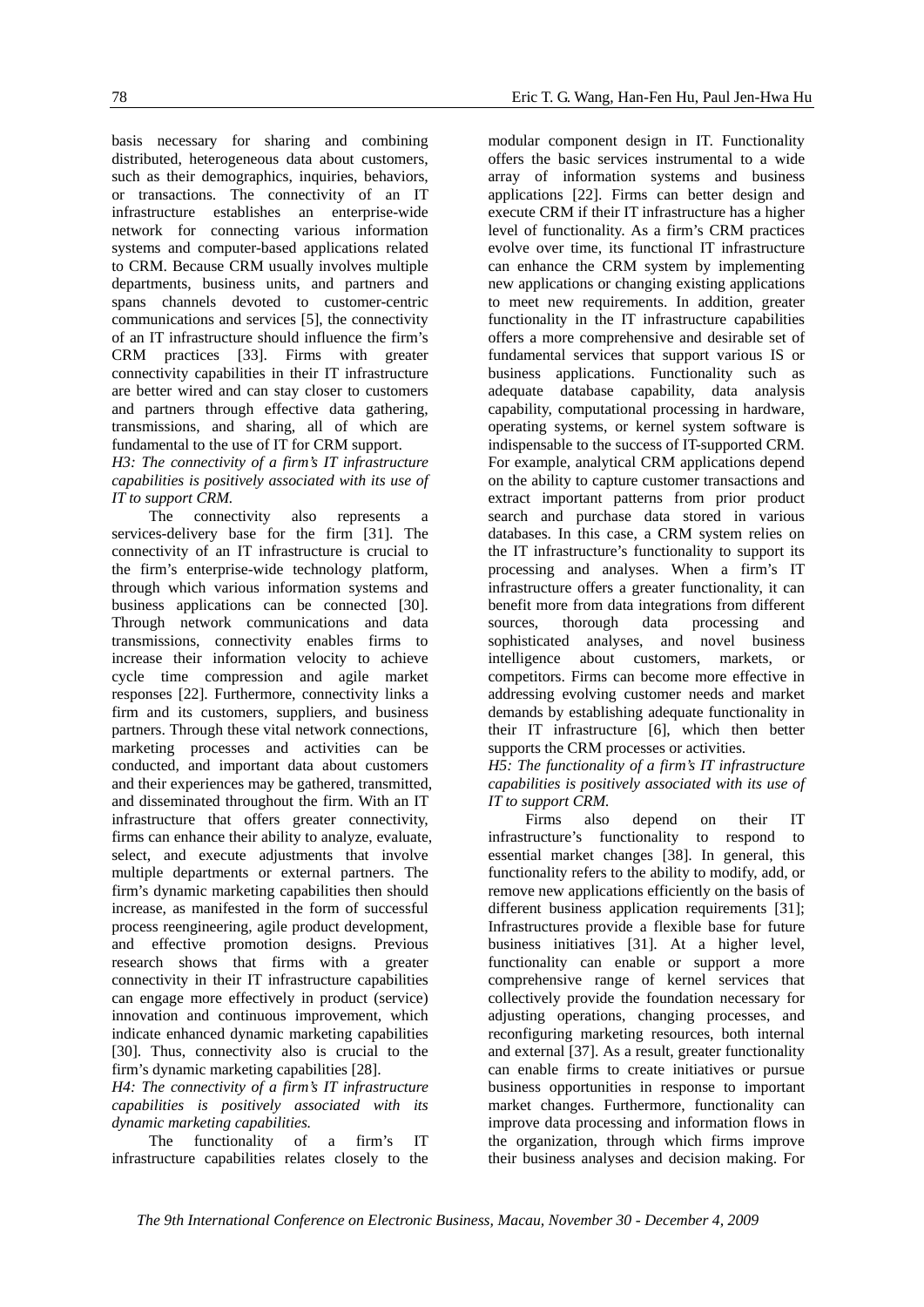example, firms might leverage the functionality of their IT to analyze information and extract essential business intelligence that will support their strategic decision making or operational efficiency improvement. Through improved application developments and standardized service management, firms can better allocate system resources, closely monitor and fine-tune business operations, and execute process reengineering efforts efficiently. In turn, these efforts can foster the creation and augmentation of their dynamic marketing capabilities for adapting to essential market changes or seizing valuable business opportunities.

*H6: The functionality of a firm's IT infrastructure capabilities is positively associated with its dynamic marketing capabilities.* 

Finally, by using IT to support their CRM, firms can optimize their sales processes, improve customer service designs, combine related and often disintegrated data about customers and the market, enhance service quality, facilitate customer communication, profile valuable customers, and support effective marketing campaigns [5]. With these capabilities, firms become more effective in adapting to market changes, forecasting market demands, or providing customization [5]. For example, firms<br>might discover profitable cross-selling might discover profitable cross-selling opportunities, increase customer retention rates, foster online exchanges, or refine promotion activities by using analytical CRM technology. Firms also can improve their collaborative CRM by integrating various distribution channels, direct sales storefronts, Web sites, and customer support centers; then, through these integrated channels, they can develop essential data about customers and their behaviors.

*H7: A firm's use of IT to support CRM is positively associated with its dynamic marketing capabilities.* 

# **Study Design and Data Collection**

Our survey targets leading manufacturers and service firms in Taiwan.<sup>1</sup> We employed a key informant approach and sent survey packets to the (chief) marketing officer of each firm, who generally has a good understanding of the firm's business and operations from a marketing perspective. Our survey packet consisted of a cover letter that describes our study and its purpose, the questionnaire, and a self-addressed stamped return envelope. To encourage voluntary

1

participation, we promised firms, in the cover letter, that we would make, on each respondent's behalf, a donation of 50 New Taiwan dollars (i.e., approximately US\$1.5) to a nonprofit charity organization. We used multiple question items to measure each construct. Specifically, we operationalized market orientation with nine items adapted from MARKOR  $[20]^2$ , using a five-point Likert scale anchored by "strongly disagreed" and "strongly agreed." These items target market intelligence generation, information dissemination, and firm responsiveness. To measure IT infrastructure capabilities, we used a previously developed and validated scale [22], which includes both connectivity and functionality. Connectivity uses five discrete levels: do not have, send messages, access to information, perform simple transactions, and perform complex transactions. The functionality measure has 13 dichotomous items, for which 1 represents "affirmative" and 0 otherwise. We obtained six items to measure IT support for CRM, according to a previous analysis of the CRM process [33]. These items employed a five-point Likert scale, with 1 being "strongly disagreed" and 5 "strongly agreed." We followed existing discussions [1] and extended the dynamic capabilities analysis [2], with a emphasis on key aspects manifested in the firm's marketing mix: product (service) development, pricing, channel design (i.e., place), and promotion. In particular, we measured dynamic marketing capabilities with 12 question items, using a five-point Likert scale anchored by "strongly disagreed" and "strongly agreed."<sup>3</sup>

The questionnaire was administered in Chinese, the official language in Taiwan. Adapted items were translated into Chinese by experienced translators, and then two researchers fluent in both English and Chinese reviewed the translation to ensure consistent semantics of the question items between languages. After resolving some minor wording discrepancies, we conducted a pretest to assess the reliability and validity of the instrument. The results are satisfactory; several minor wording changes make the question items more appropriate to the targeted context and subjects.

We sent the survey packets, by postal mail, to a sample of 500 firms randomly selected from our target pool. Each firm had three weeks to complete and return the survey, and at the end of this initial response window, we sent a reminder letter to those from whom we had not received completed surveys, promising them an additional two weeks to do so.

<u>.</u>

<sup>&</sup>lt;sup>1</sup> We target the top 1,000 manufacturers and top 500 service firms listed in the Largest Corporations in Taiwan, published in a special issue by *Common Wealth* (May 2002).

We adopted the nine widely validated items from the original MARKOR 20-item scale.

<sup>3</sup> Question items are available upon request.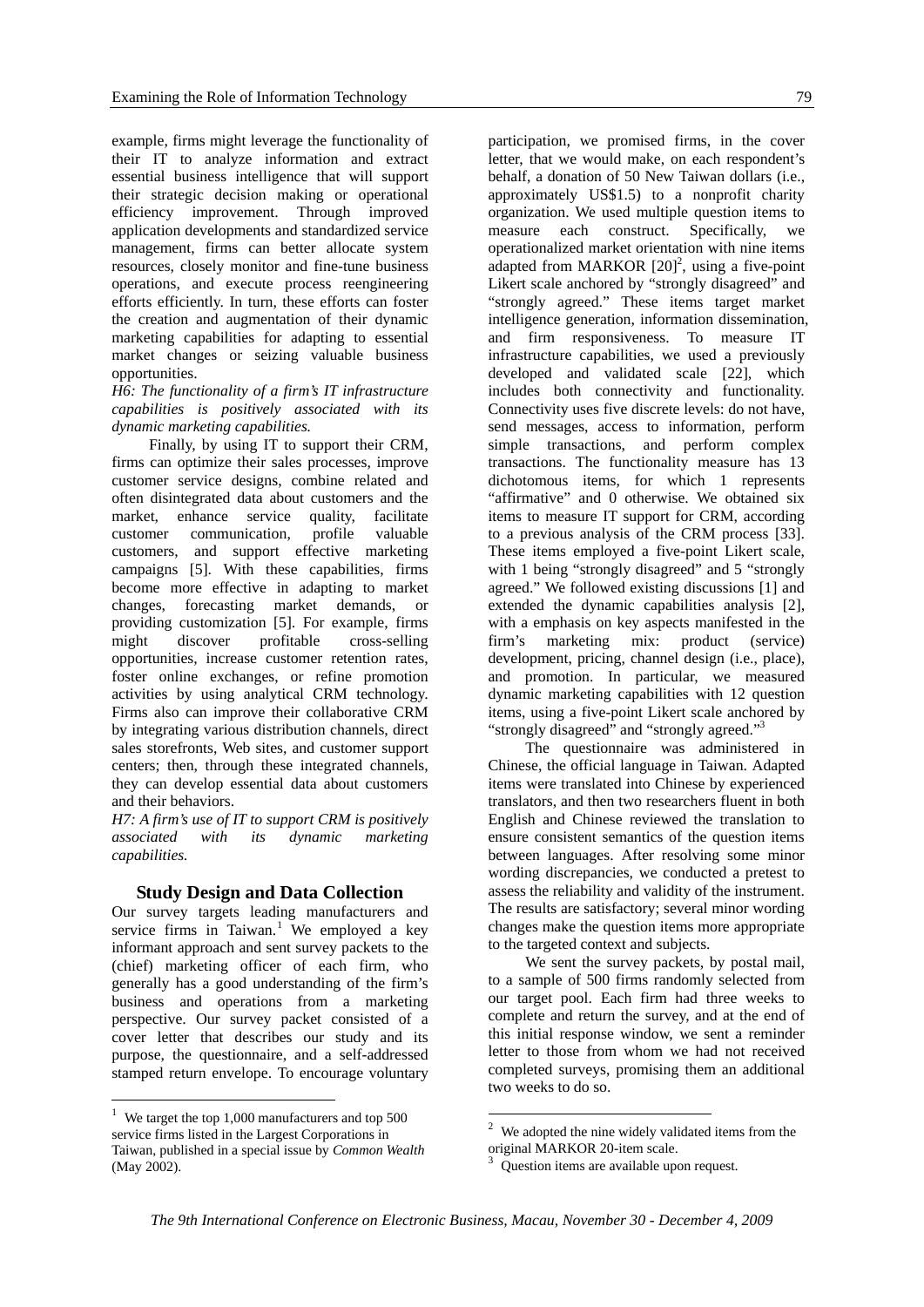#### **Analyses and Results**

Of the 149 surveys we received, 14 incomplete questionnaires are excluded from our subsequent analyses. Thus, the effective response rate is 13.86%. The responding firms span a wide range of industries; most are manufacturing firms (63%), mostly in the electronics (14.1%), computers and communications (12.6%), and non-metallic production (12.6%) sectors. Our sample firms vary in total assets and number of full-time employees; approximately half of them own total assets of around US\$60 million and, on average, employ about 500 full-time employees.

We test our model and hypotheses using partial least squares (PLS), which allows for simultaneous testing of both the measurement and structural models [39]. We evaluate our instrument in terms of reliability and convergent and discriminant validity. To evaluate item reliability, we examine the loading of each item on its corresponding construct. Items with a loading greater than .7 are generally reliable, whereas those with a loading lower than .5 should be considered for removal, and all loadings for items are exceed this suggested cutoff threshold [40]. The loadings of all the remaining items are statistically significant at the .01 level.

We analyze our instrument's construct reliability in terms of internal consistency and composite construct reliability. We use Cronbach's alpha to assess internal consistency and adopt the common threshold of .7 [40]. All investigated constructs exhibit a Cronbach's alpha value greater than .7 and thus satisfactory internal consistency. The composite reliability of each construct we investigate exceeds .7, a common threshold in social science research for signifying satisfactory construct reliability [41]. Our overall results thus suggest the instrument's satisfactory construct reliability.

We next examine convergent validity using average variance extracted (AVE) Each investigated construct has an AVE score greater than .6, which indicates our instrument exhibits adequate convergent validity [41]. We further analyze convergent and discriminant validity by examining the cross-loadings computed from the correlation between each construct's component score and the manifest indicators of other constructs [39]. All items load substantially on their own construct compared with any other constructs. The square roots of the AVEs are also greater than the correlation among any pair of latent constructs [39]. Together, these results suggest that the instrument exhibits appropriate convergent and discriminant validity.

*Model and Hypothesis Testing Results:* We

test our model by examining the  $R^2$  value of each exogenous variable. As we show in Figure 2, the model explains a significant portion of the variances in dynamic marketing capabilities  $(R^2 =$ 63%) and IT support for CRM ( $\overline{R}^2 = 42$ %). We test each hypothesis by assessing the statistical significance and magnitude of its corresponding path in the model. For increased statistical rigor and validity [39], we also use a bootstrap resampling procedure with resamples of 250. According to our results, market orientation has a significant, direct effect on IT support for CRM (path coefficient = .53,  $p < .01$ ). Moreover, IT support for CRM is significantly influenced by the connectivity of IT infrastructure capabilities (path coefficient = .21,  $p < .01$ ) but is not significantly affected by the functionality. Thus, our data support H1 and H3 but not H5, suggesting the importance of the connectivity, but not the functionality, of a firm's IT infrastructure for the firm's use of IT to support CRM. In addition, market orientation has a significant influence on dynamic marketing capabilities (path coefficient  $= .44, p < .01$ ), as does IT support for CRM (path coefficient = .38,  $p < .01$ ), in support of H2 and H7. Finally, the effect of the functionality of IT infrastructure capabilities on dynamic marketing capabilities is significant (path coefficient = .10, *p* < .01), but connectivity is not; thus, our data support H6 but not H4.



**Figure 2: Model Testing Results** 

#### **Discussion and Conclusion**

Dynamic capabilities offer a salient anchor for competitive advantage analysis. Whereas most previous research examines dynamic capabilities in a general sense, few studies consider dynamic capabilities from the perspective of critical business aspects of the firm (e.g., marketing). We

1

<sup>4</sup> Detailed data analysis results are available upon request.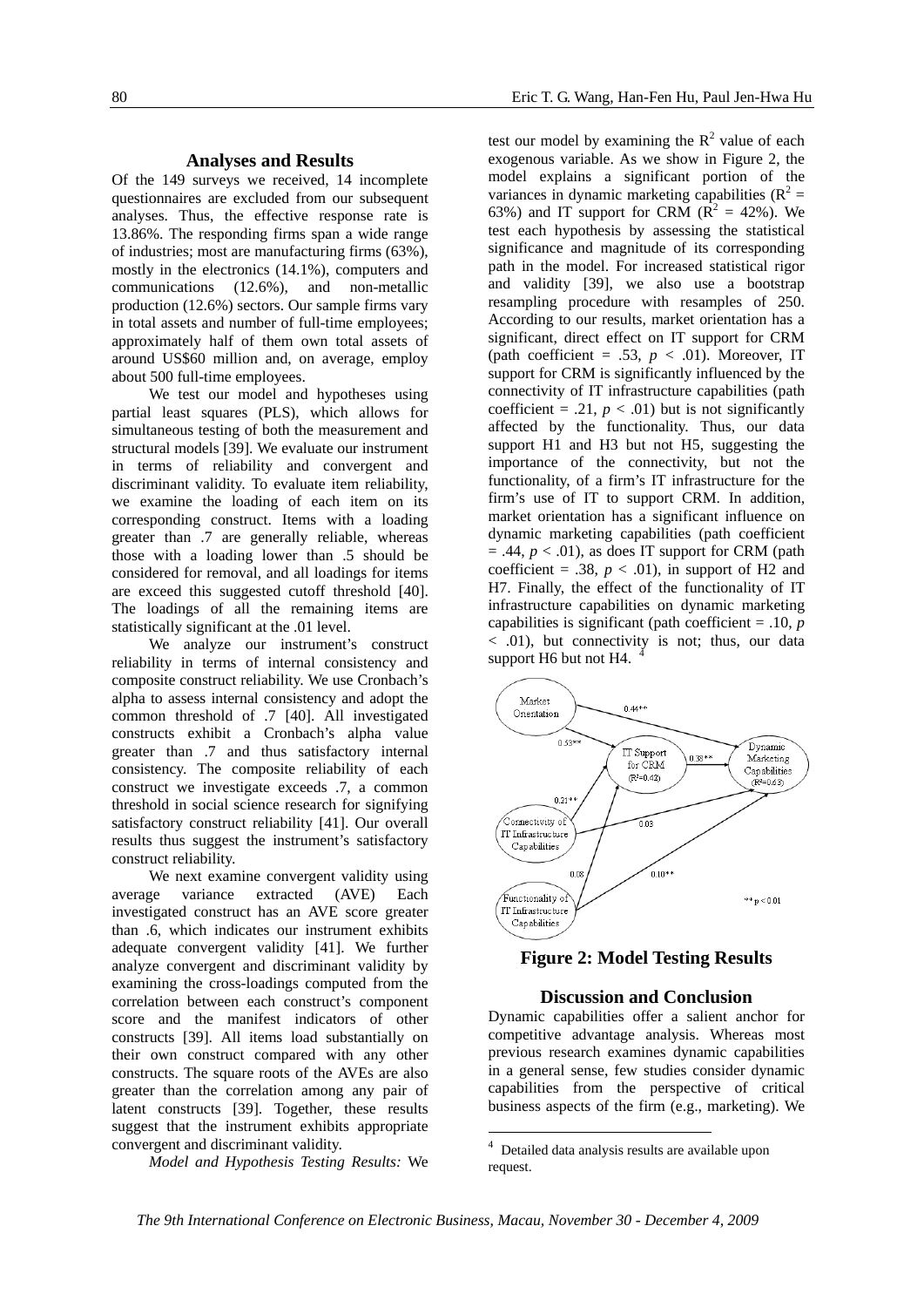study firms' dynamic marketing capabilities by focusing on the central role of IT in supporting CRM and find empirical support for most of the proposed hypotheses. Thus, our model offers reasonably satisfactory utilities for explaining and predicting firms' dynamic marketing capabilities and the effects of IT in creating such capabilities. According to our results, market orientation and IT infrastructure capabilities can affect dynamic marketing capabilities directly as well as indirectly (through IT support for CRM). Our findings also shed light on the important linkage between the use of IT to support CRM and dynamic marketing capabilities. Our study further represents a point of departure for continued investigations of firms' dynamic capabilities at a finer-grained level, specific to critical aspects of business, which should encourage fruitful lines of inquiry into dynamic capabilities.

By examining the central role of IT in creating and enhancing dynamic marketing capabilities, our study contribute to the IS literature by addressing how different types of IT resources can used to create and enhance business values. Our results underscore the criticality of information technology as a means to support CRM and thereby improve dynamic marketing capabilities. Overall, our findings shed light on the importance of IT in dynamic capabilities, which deserves further investigation. According to our analysis, firms that vary in their market orientation also differ in their use of technology to support CRM and in their dynamic marketing capabilities; additional research should explore desirable contingencies that may determine the relative significance of a firm's IT infrastructure capabilities or guide its use of technology to support CRM. Our research also contributes to competitive advantages literature by investigating firms' dynamic marketing capabilities, an essential pre-descriptive measure that indicates a firm's competence in turbulent markets, whereas most prior studies focus on firm performance or examine dynamic capabilities holistically. Prior research tends to study firm performance using static assessments that simply provide snapshots of the firm's performance or operations. The distinction between static and dynamic resources or abilities represents an extension of the traditional static RBV conceptualization [12]. Conceptual analyses and empirical investigations become necessary to explain firms' competitive advantages in highly volatile markets and address key challenges that result from market volatility and fast changing technologies.

Our study results have several implications for research. First, the connectivity and functionality of a firm's IT infrastructure have dissimilar effects on its use of IT to support CRM and on dynamic marketing capabilities. Whereas previous research examines the effects of IT infrastructure as a collective construct, we identify two important dimensions of IT infrastructure according to their distinct definitions and implications and then examine their effects separately. Because functionality represents the ability to provide comprehensive fundamental IT services, whereas connectivity refers to the level of linkages between work groups and applications, these two dimensions provide support for CRM and the cultivation of dynamic marketing capability in different ways. According to our results, functionality influences dynamic marketing capabilities directly, and connectivity affects such capabilities indirectly through the use of IT in support of CRM. Our findings point to the need to examine their separate effects when studying the impact of IT infrastructure on firms or their performance.

Second, our analyses shed light on the mediating role of IT support for CRM, which partially mediates the influence of market orientation on dynamic marketing capabilities. In addition to its direct effect, IT in support of CRM can enhance a firm's dynamic marketing capabilities by mediating the impacts of its market orientation. Similarly, IT support for CRM channels the impact of IT connectivity on dynamic marketing capabilities. According to our results, a firm's use of IT to support its CRM depends on its IT infrastructure, which provides a tangible, foundational architecture of the firm [4]. Taken together, our findings reveal the central role of the use of IT in support of CRM to channel the influences of these antecedents toward dynamic marketing capabilities, thus highlighting a facilitating role that deserves further attention.

Third, our findings underscore the importance of IT for creating or enhancing firms' dynamic marketing capabilities. The use of IT offers a vital linkage between the firm's technology and its business strategy to create competitive advantages. Dynamic marketing capabilities are created by a firm not only to use specific technological capabilities but also to leverage IT in the context of the firm's organizational capabilities [16]. Overall, our results reinforce the alignment between technology investment/utilization and business strategy [16] and vividly underscore the central role of IT in strategic management research, particularly for firms competing in highly volatile markets.

Our findings also have several implications for practice. Though the connectivity of IT infrastructure does not seem to contribute to the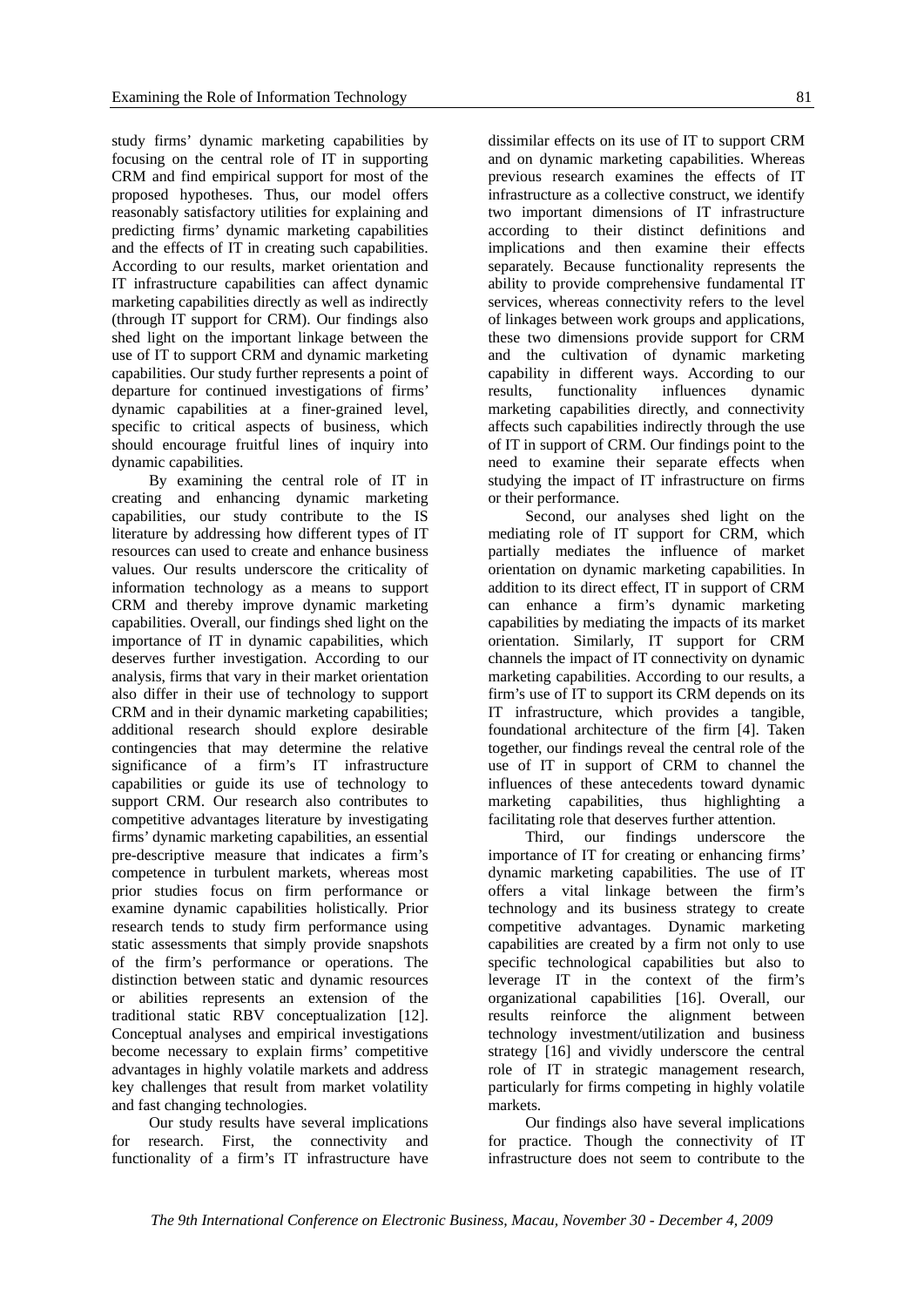firm's dynamic marketing capabilities directly, the effects of its connectivity on IT support for CRM cannot be ignored. A firm's technology usage appears most valuable when it is congruent with the firm's business strategies, as illuminated by the use of IT to support CRM. In this light, firms must thoroughly plan their IT investments and carefully assess their assimilation with essential business processes or activities. A firm may not benefit fully from its network upgrades throughout the organization if it fails to use it to support key business processes, such as communications among various functional departments or with customers and suppliers. Alternatively, a firm might improve its collaborative CRM by using a newly implemented communication system (e.g., a VoIP system) that enhances the customer experience and improves coordination among different departments. The functionality of IT infrastructure instead affects dynamic marketing capability directly, which implies that it is important for firms to establish a modular IT infrastructure so that the IT resources can be easily reconfigured to enhance the dynamic marketing capability. However, the functionality of IT infrastructure is not established for a specific application but provides a foundation for shared IT services used by multiple IT applications [23]. Therefore, the effect of functionality does not affect IT-supported CRM significantly.

Our results further point to the essential role of IT support for CRM in market-oriented firms that must maintain a good understanding of their customers and competitors. Accordingly, market-oriented firms are relatively more motivated to exploit technological opportunities to support their CRM. CRM technologies can help the firm achieve its marketing goals, and as our findings show, its market orientation can affect the firm's use of IT to support its dynamic marketing capabilities. That is, market orientation drives customer-centric technology usage, which influences dynamic marketing capabilities. These results reinforce the importance of a desirable fit between the firm's technology usage and key business practices, particularly for market-oriented firms in competitive and volatile markets. Firms should pursue technologies congruent with their core business processes to improve their dynamic marketing capabilities.

This study has several limitations that must be considered when interpreting our results. First, our results derive from a single study involving a sample of firms; therefore, we cannot rule out self-selection biases. Second, measuring IT infrastructure capabilities and dynamic marketing capabilities is challenging. We believe our measures are reasonable, but our study also could

benefit from further conceptual analyses and empirical testing. Third, our analysis focuses on some key determinants of dynamic marketing capabilities but may ignore other important antecedents. Additional investigations should consider and test a broader set of factors that may explain how firms create and augment their dynamic marketing capabilities. In addition, dynamic capabilities may straddle multiple dimensions of business, so research should examine other fundamental aspects of firms, such as operations, services, finance, or knowledge management. The role of IT in firms' dynamic capabilities, specific to such dimensions, may differ. Along similar lines, a remaining challenge facing researchers and business managers is identifying the specific aspects of business that firms must develop to improve their dynamic capabilities.

#### **References**

- [1] Eisenhardt, K.M. and Martin J.A. "Dynamic Capabilities: What Are They?" *Strategic Management. Journal*, 21(10-11), 2000), pp.1105-1121.
- [2] Teece, D.J., Pisano, G., and Shuen, A. "Dynamic Capabilities and Strategic Management," *Strategic Management. Journal*, 18(7), 1997, pp.509-533.
- [3] Mathiassen, L. and Vainio, A.M. "Dynamic Capabilities in Small Software Firms: A Sense-And-Respond Approach," *IEEE Transactions on Engineering Management*, 54(3), 2007, pp.522-538.
- [4] Ross, J.W., Weill, P., and Robertson, D.C. *Enterprise Architecture as Strategy.* Boston: Harvard Business School Press, 2006.
- [5] Karimi, J., Somers, T.M., and Gupta, Y. "Impact Of Information Technology Management Practices on Customer Service," *Journal of Management Information Systems*, 17(4), 2001, pp.125-158.
- [6] Sambamurthy, V., Bharadwaj, A., and Grover, V. "Shaping Agility through Digital Options: Reconceptualizing the Role of Information Technology in Contemporary Firms," *MIS Quarterly*, 27(2), 2003, pp.237-263.
- [7] Dutta, S., Zbaracki, M.J., and Bergen, M. "Pricing Process as A Capability: A Resource-Based Perspective," *Strategic Management Journal*, 24(7), 2003, pp.615-630.
- [8] Baker, W.E. and Sinkula, J.M. "The Synergistic Effect of Market Orientation and Learning Orientation on Organizational Performance," *Academy of Marketing*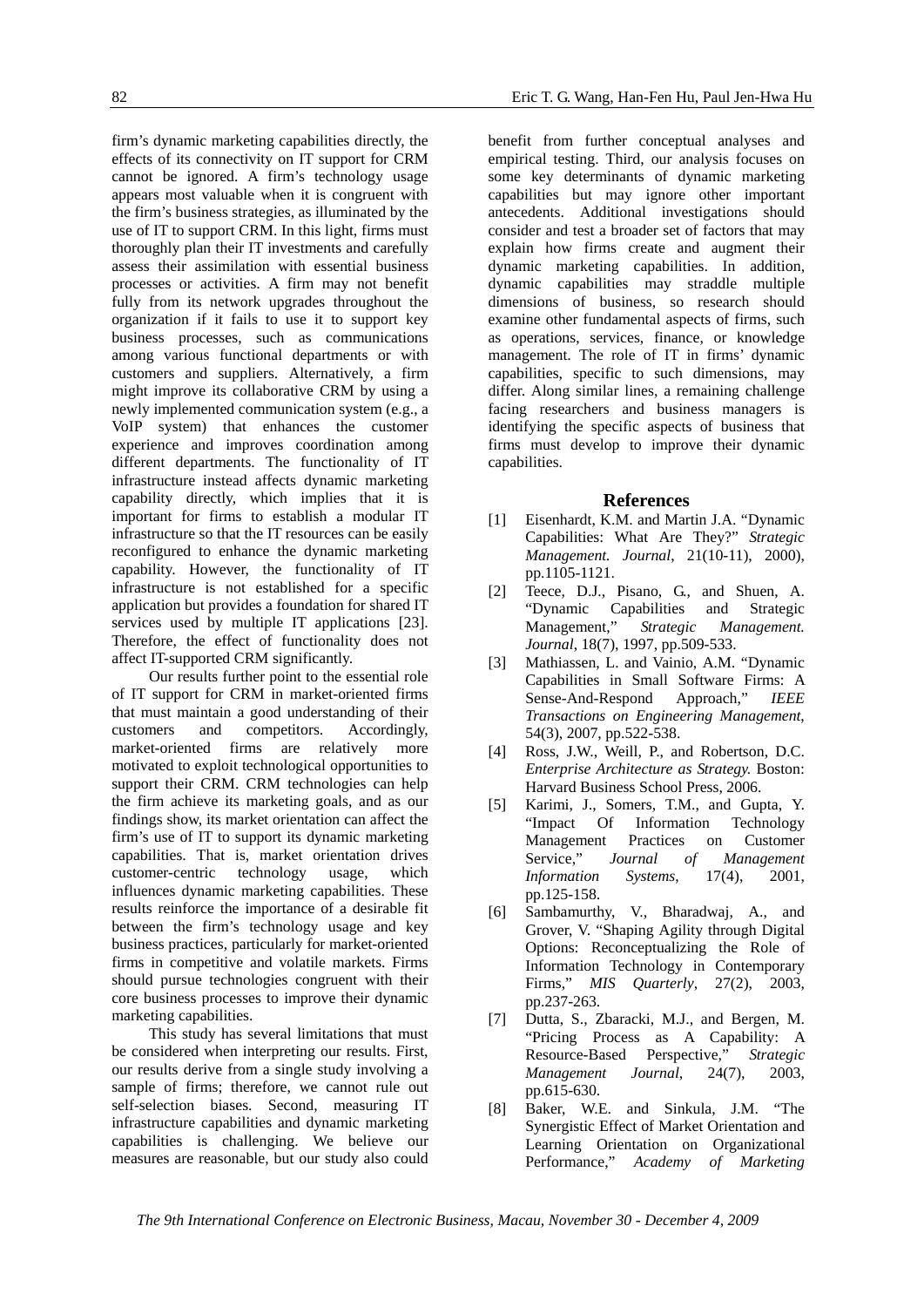*Science Journal,* 27(4), 1999, pp.411-428.

- [9] Jaworski, B.J. and Kohli, A.K. "Market Orientation: Antecedents and Consequences," *Journal of Marketing*, 57(3), 1993, pp.53-70.
- [10] Slater, S.F. and Narver, J.C. "Does Competitive Environment Moderate the Market Orientation Performance Relationship?" *Journal of Marketing*, 58(1), 1994, pp.46-55.
- [11] Bhattacharya, C.B. and Sen, S. "Consumer-Company Identification: A Framework for Understanding Consumers' Relationships with Companies," *Journal of Marketing*, 67(2), 2003, pp.76-88.
- [12] Wade, M. and Hulland, J. "The Resource-Based View and Information Systems Research: Review, Extension, and Suggestions for Future Research," *MIS Quarterly*, 28(1), 2004, pp.107-142.
- [13] Barney, J. "Firm Resources and Sustained Competitive Advantage," *Journal of Management*, 17(1), 1991, pp.99-120.
- [14] Zollo, M. and Winter, S.G. "Deliberate Learning and the Evolution of Dynamic Capabilities," *Organization Science*, 13(3), 2002, pp.339-351.
- [15] Bierly, P.E. III, and Chakrabarti, A.K. "Technological Learning, Strategic Flexibility, and New Product Development in the Pharmaceutical Industry," *IEEE Transactions on Engineering Management*, 43(4), 1996, pp.368-380.
- [16] Iyer, G., Ravindran, S., and Reckers, P.M.J. "Procurement of IT Consulting Services and Firm-Specific Characteristics," *Journal of the Association for Information Systems*, 7(4), 2007, pp.207-239.
- [17] Pavlou, P.A. and El Sawy O.A. "From IT Leveraging Competence to Competitive Advantage in Turbulent Environments: The Case of New Product Development," *Information Systems Research*, 17(3), 2006, pp.198-227.
- [18] Winter. S.G. "Understanding Dynamic Capabilities," *Strategic Management Journal*, 24(10), 2003, pp.991-995.
- [19] Kohli, A.K. and Jaworski, B.J. "Market Orientation: The Construct, Research Propositions and Managerial Implications," *Journal of Marketing*, 54(2), 1990, pp.1-18.
- [20] Kohli, A.K., Jaworski, B.J., and Kumar, A. "MARKOR: A Measure of Market Orientation," *Journal of Marketing Research*, 30(4), 1993, pp.467-477.
- [21] Siguaw, J.A., Simpson, P.M., and Baker, T.L. "Effects of Supplier Market Orientation on Distributor Market Orientation and the

Channel Relationship: The Distributor Perspective," *Journal of Marketing*, 62(3), 1998, pp.99-111.

- [22] Broadbent, M., Weill, P., and Neo, B.S. "Strategic Context and Patterns of IT Infrastructure Capability," *Journal of Strategic Information Systems*, 8(2), 1999, pp.157-187.
- [23] Keen, P.G.W. *Shaping the Future: Business Design through Information Technology*. Boston: Harvard Business School Press, 1991.
- [24] Niraj, R., Gupta, M., and Narasimhan, C. "Customer Profitability in a Supply Chain," *Journal of Marketing*, 65(3), 2001, pp.1-16.
- [25] Hurley, R.F. and Hult, G.T.M. "Innovation, Market Orientation, and Organizational Learning: An Integration and Empirical Examination," *Journal of Marketing*, 62(3), 1998, pp.42-54.
- [26] Kirca, A.H., Jayachandran, S., and Bearden, W.O. "Market Orientation: A Meta-Analytic Review and Assessment of Its Antecedents and Impact on Performance," *Journal of Marketing*, 69(2), 2005, pp.24-41.
- [27] Narver, J.C. and Slater, S.F. "The Effect of a Market Orientation on Business Profitability," *Journal of Marketing*, 54(4), 1990, pp.20-35.
- [28] Png, I.P.L., Tan, B.C.Y. and Wee, K.-L. "Dimensions of National Culture and Corporate Adoption of IT Infrastructure," *IEEE Transactions on Engineering Management*, 48(1), 2001, pp.36-45.
- [29] Fink, L. and Neumann, S. "Gaining Agility through IT Personnel Capabilities: The Mediating Role of IT Infrastructure Capabilities," *Journal of the Association for Information Systems*, 8(8), 2007, pp.440-462.
- [30] Duncan, N.B. "Capturing Flexibility of Information Technology Infrastructure: A Study of Resource Characteristics and Their Measure," *Journal of Management Information Systems*, 12(2), 1995, pp.37-57.
- [31] Byrd, T.A. and Turner, D.E. "An Exploratory Analysis of the Value of the Skills of IT Personnel: Their Relationship to IS Infrastructure and Competitive Advantage," *Decision Science*, 32(1), 2001, 21-54.
- [32] Jayachandran, S., Sharma, S., Kaufman, P. and Raman, P. "The Role of Relational Information Processes and Technology Use in Customer Relationship Management," *Journal of Marketing*, 69(4), 2005, pp.177-92.
- [33] Srivastava, R.K., Shervani, T.A., and Fahey,